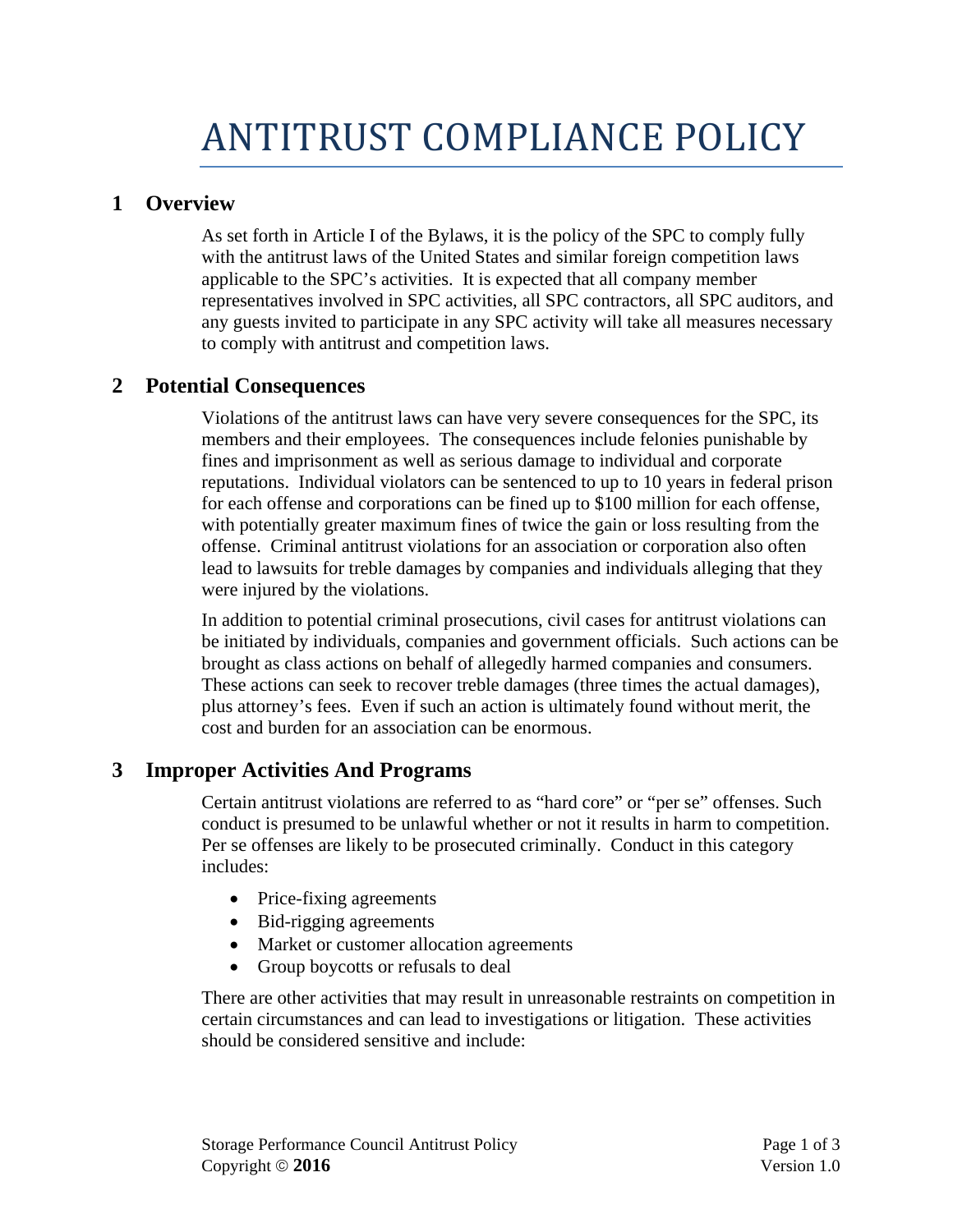- Exclusionary membership criteria with the effect of excluding or disadvantaging others.
- Expulsion of members.
- While standard setting, certification programs and codes of ethics are generally procompetitive, such activities can be found unlawful if they have the effect of price fixing or result in companies being boycotted or unreasonably excluded from a market.

# **4 Guidelines For Meetings And Other SPC Functions.**

Meetings, conference calls and other activities are reasonable and necessary to the SPC's legitimate and pro-competitive functions. Because such activities by their nature bring competitors together, however, they also invite antitrust scrutiny as potential opportunities to reach unlawful agreements. It is important to remember that an antitrust violation does not require proof of a formal agreement. Depending on the circumstances, a discussion among competitors of a sensitive topic, followed by common action by those present, could in some circumstances be enough to convince a jury that there was an unlawful agreement. Accordingly, the best practice is to avoid even the appearance of improper conduct by steering clear of competitively sensitive subjects.

Meetings of the SPC will be conducted according to these procedures:

- Whenever feasible, written agendas will be prepared in advance and will confirm that no subjects identified as improper in the Antitrust Compliance Policy are considered or discussed.
- Written materials and presentations should whenever feasible by reviewed and distributed in advance of meetings.
- Meetings should follow the written agenda unless there is a legitimate reason, which should be recorded in the minutes. Informal or "off the record" discussions of business topics are not permitted at meetings or other SPC activities.
- Accurate and complete minutes will be prepared by the SPC Administrator or a designated committee member. Minutes should include the time and place of the meeting, a list of all attendees and their affiliations, a statement of all matters discussed and actions taken with a summary of the reasons therefor, and a record of any votes taken. All minutes of meetings will be archived in electronic form by the SPC.

## **5 Executive Responsibilities**

The Chairman of the Steering Committee and the Steering Committee members have the responsibility to oversee the implementation of the SPC's antitrust compliance policy. The Administrator is responsible for day-to-day management and implementation of the antitrust compliance policy.